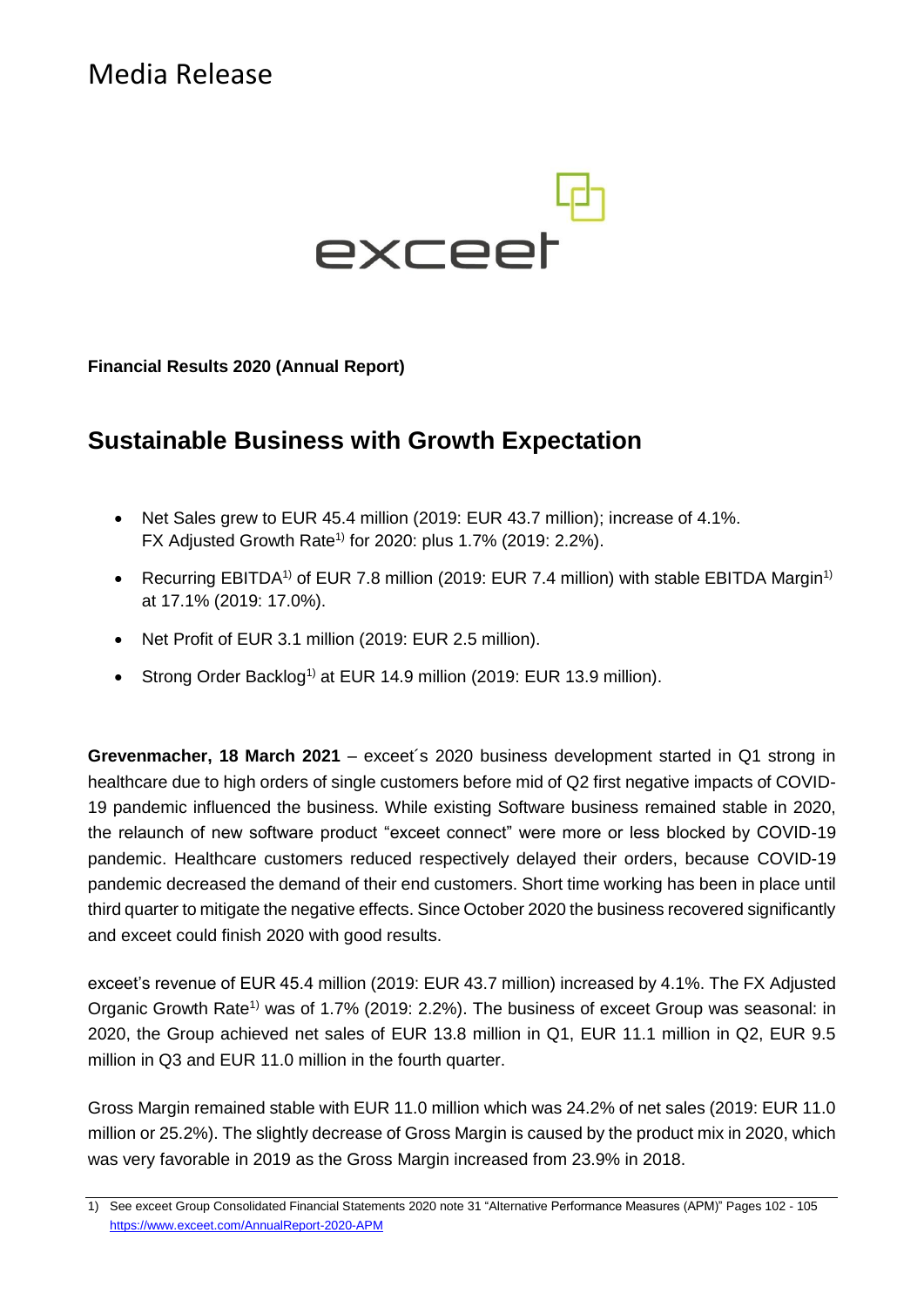The EBITDA<sup>1)</sup> amounted to EUR 7.8 million or 17.1% of net sales (2019: EUR 6.8 million or 15.6%). The positive effect on the EBITDA Margin<sup>1)</sup> was completely driven by reductions of the administrative costs by EUR 0.8 million. Restructuring costs of EUR 0.6 million as one off costs in 2019 were the most significant part of savings.

Depreciations and amortizations charge in the amount of EUR 3.4 million increased by EUR 0.3 million (2019: EUR 3.1 million). EUR 2.6 million (2019: EUR 2.3 million) relate to the depreciation of tangible assets based on investment in new production equipment, EUR 0.8 million (2019: EUR 0.8 million) relate to the amortization of intangible assets.

The increase of Group's 2020 net result by EUR 0.6 million to EUR 3.1 million (2019: EUR 2.5 million) is mainly driven by these effects: Administrative costs decreased by EUR 0.6 million one off restructuring costs in 2019 while financial result increased by EUR 0.3 million and income tax expenses increased by EUR 0.3 million.

On 31 December 2020, exceet's Order Backlog<sup>1)</sup> amounted to EUR 14.9 million which is EUR 1.0 million higher than on 31 December 2019 (EUR 13.9 million).

As of 31 December 2020, the total assets of exceet Group amounted to EUR 57.2 million, compared to EUR 89.6 million as of 31 December 2019. As of 31 December 2020, exceet Group's equity amounted to EUR 40.6 million, against EUR 73.6 million as of 31 December 2019. This represents an Equity Ratio<sup>1)</sup> of 70.9 % (2019: 82.2%).

The cash and cash equivalents amounted as of 31 December 2020 to EUR 16.6 million (31.12.2019: EUR 51.5 million). The decrease of EUR 34.9 million is mainly caused by the payment of a special distribution to the shareholders in the amount of EUR 35.1 million in June 2020.

Cashflow from operating activities contributed EUR 7.4 million (2019: EUR 5.4 million), investing cashflow amounted of EUR 6.7 million (2019: EUR 5.2 million) payments.

<sup>1)</sup> See exceet Group Consolidated Financial Statements 2020 note 31 "Alternative Performance Measures (APM)" Pages 102 - 105 [https://www.exceet.com/A](https://www.exceet.com/AnnualReport-2018-APM)nnualReport-2020-APM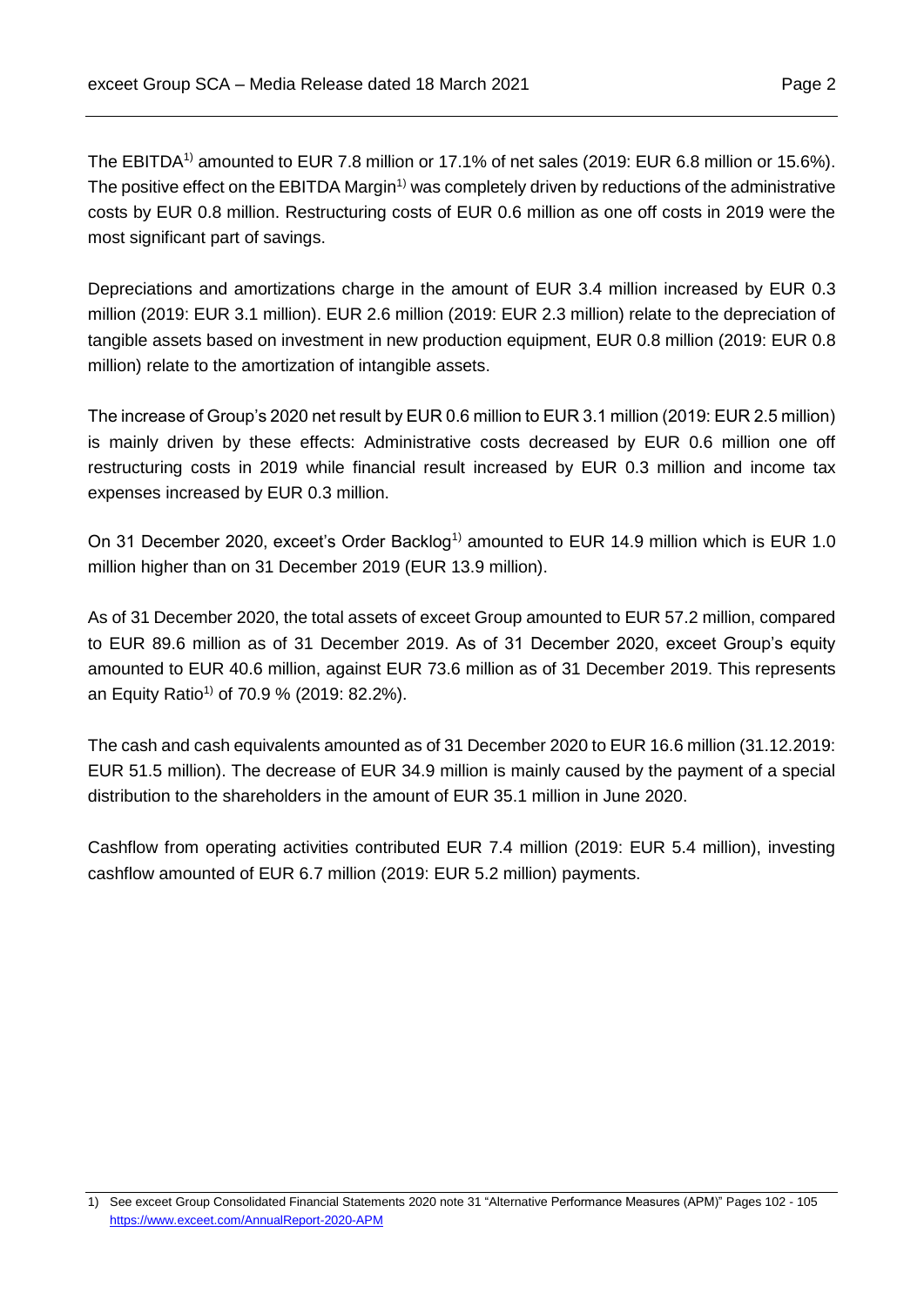#### **Healthcare Segment**

The segment is focused on the development and production of innovative and miniaturized printed circuit boards (PCB) in close cooperation with its customers for high-end electronic functionalities in healthcare and medtech devices, particularly in hearing aids, cochlear implants and other medtech implants. The hearing aid market represents a stable growing segment within the healthcare market and offers favorable business conditions for the segment's competence and know-how in miniaturization with strong quality requirements. In many cases, innovative PCB architectures are crucial for the realization of the features demanded by the customers. The 2020 performance of the segment was overall driven by typical small to medium size production characteristics. The sizes of series are generally limited and can experience visible volatility on a quarterly basis due to the shortterm orders from customers and due to the specific product mix having an impact out of differently priced PCBs. The volume of produced PCBs increased by over 35% to 24.4 million units in 2020 compared to 18.0 million units in 2019.

The investment program started in 2019 to enlarge the production site in Küssnacht (Switzerland) by additional 20% capacity for further growth and has been finished in 2020. This step is the basis for growth of the PCB activities by further optimizing the production process and separating the clean-room areas for the Ultra HDI Printed Circuit Board (Ultra HDI PCBs) production which started by the end of 2020.

The segment realized net sales of EUR 36.1 million (2019: EUR 34.6 million) representing 79.5% of Group sales and an increase by 4.4%. The EBITDA<sup>1)</sup> amounted to EUR 9.5 million (2019: EUR 9.2 million) – plus 2.7% - and resulting in an EBITDA Margin<sup>1)</sup> of 26.2% (2019: 26.6%).

# **Software Segment** (including IoT)

Secure connectivity in data-critical IT environments such as eHealth architectures and industrial internet of things (IoT) is the focus of this segment.

The segment continued its efforts to extend the existing partner network to advance market reach of exceet's expertise in secure edge computing applications. Edge computing follows the trend of decentralized data processing close to the device, allowing data computations to be available faster, network traffic to be reduced and pre-processed data to be sent to the cloud. With "exceet connect", the segment has developed a promising market solution, which provides easy implementation and a comprehensive lifecycle management dedicated to guarantee the chosen security level on a longterm basis.

The segment represented 20.5% of Group sales generated external revenues of EUR 9.3 million in 2020 after EUR 9.1 million in 2019 (plus 3.0%). The EBITDA<sup>1)</sup> amounted to EUR 0.0 million (2019: minus EUR 0.1 million).

<sup>1)</sup> See exceet Group Consolidated Financial Statements 2020 note 31 "Alternative Performance Measures (APM)" Pages 102 - 105 [https://www.exceet.com/A](https://www.exceet.com/AnnualReport-2018-APM)nnualReport-2020-APM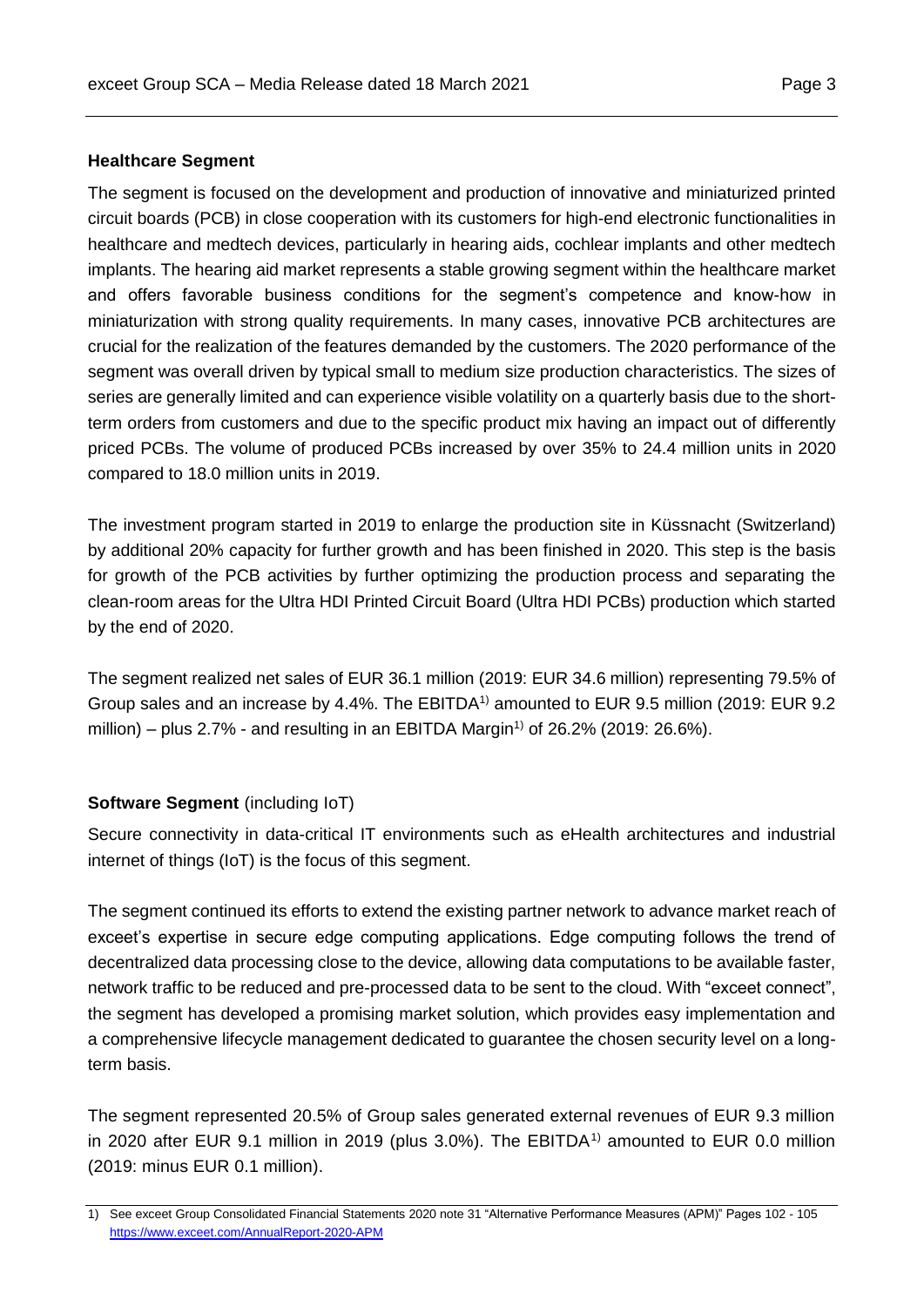# **Outlook**

Business environment 2021 will be driven by COVID-19 pandemic. Even if the vaccine against COVID-19 has been faster developed than expected, there is still a long way to go, before the economy comes back to former strength. exceet's short term business development is more difficult to forecast than in prior years. Despite of the situation that currently the second wave of the COVID-19 pandemic is worse than expected and influencing the economy sharply, the management is confident that exceet's business is resistant enough and will not be as negatively impacted as other sectors. Currently the positive development in the final quarter of 2020 went on at the beginning of 2021. The Order Backlog<sup>1)</sup> as of 31 December 2020 amounts to EUR 14.9 million compared to EUR 13.9 million (+7.4%) versus one year ago.

exceet started in 2021 with news in both segments: The Healthcare Segment with the Swiss based PCB business invested in 2020 in new infrastructure and equipment to improve the internal processes and to develop and deliver high technologized PCBs. This investment was finished end of 2020. For 2021 the first sales in ultra-high-dense flexible boards with existing and new customers are planned with accelerating potential in the next years.

The Software business is focused on the development and sale of router, gateways and additionally infrastructure and related services. The ongoing investments in IT infrastructure and IT security is a positive trend for exceet.

For 2021 exceet's Management is aiming for an increased EBITDA and EBITDA Margin compared to 2020.

<sup>1)</sup> See exceet Group Consolidated Financial Statements 2020 note 31 "Alternative Performance Measures (APM)" Pages 102 - 105 [https://www.exceet.com/A](https://www.exceet.com/AnnualReport-2018-APM)nnualReport-2020-APM